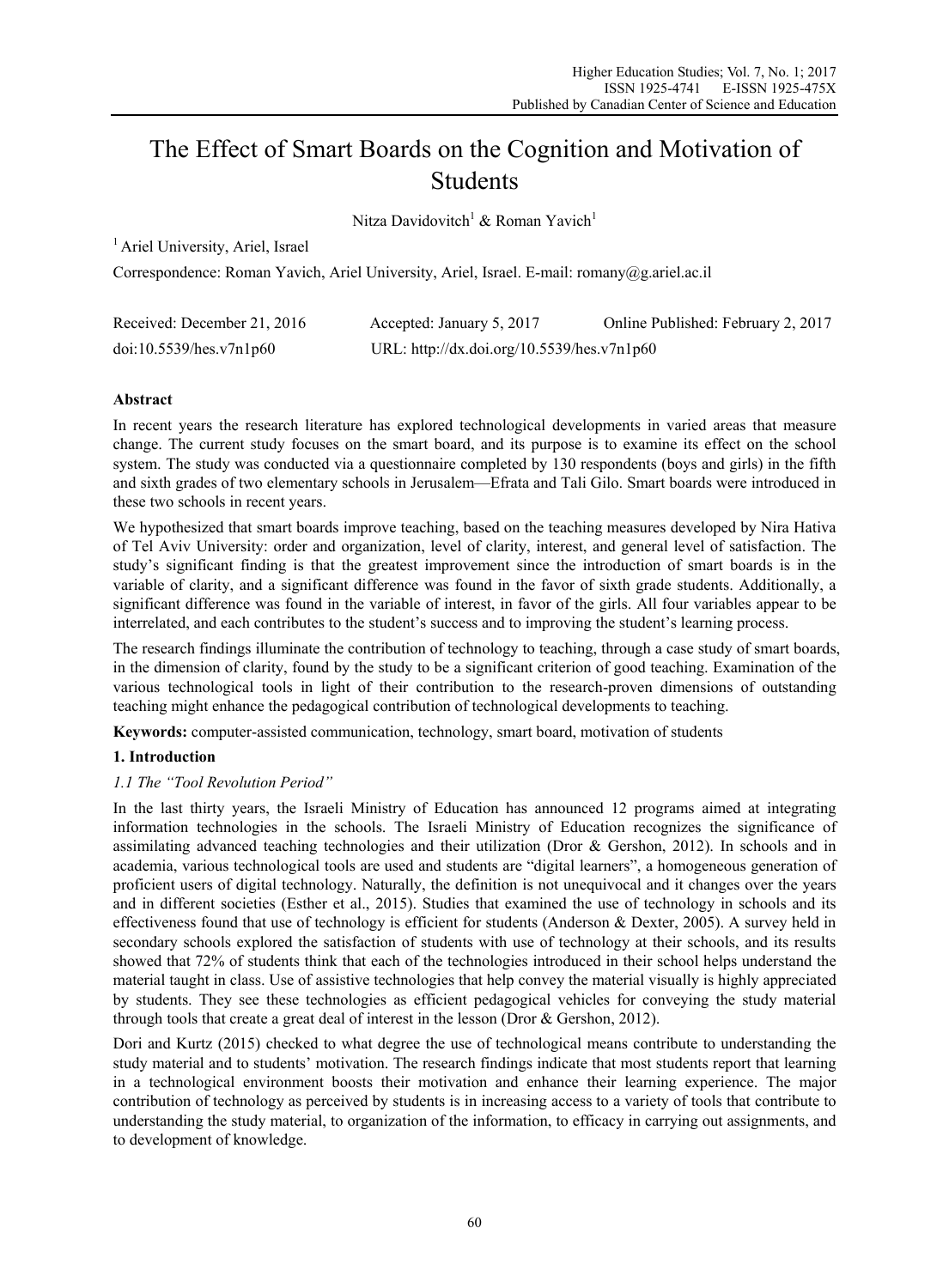## 1.1.1 Technological Changes in the School System

Many types of varied technologies were introduced in the schools with the increase in digital use in the world in general and in the school system in particular. The most common tools in the school system are the class projector, the school website, and the class interactive whiteboard. These help students understand the material and create interest in the lesson (Dror & Gershon, 2012).

A study that examined the written comprehension of students during online reading on the computer versus reading from paper showed that online reading was more efficient and even generated higher grades (Huang, 2014). Shan (2013) investigated the introduction of tablets to the school system and their impact on students with various levels of ability, and found that the tablet enables the weaker students to hear the texts at their own pace without feeling insecure or embarrassed at having to ask the teacher to review the material. Moreover, the findings show that the tablet enables each student to hear the precise pronunciation of the words and thus raises their self confidence in speaking correctly to the class. Another study conducted in the US, in schools that introduced laptops in the classrooms, found that the integration of laptops in class has a positive effect on students' learning and on their participation in class. Nevertheless, the study suggests that teachers should increase their technological knowledge and improve it in order to enhance teaching in class (Keengwe, Schnellert, & Mills, 2012).

## *1.2 The Smart Board*

In a project fun by the "Kadima-Mada" (Forward-Science) organization, in which smart classrooms were activated in schools, four models were introduced showing the development of technology use in the school system. The change began with build-up of the teacher's station in class, including infrastructure for use of a projector and a computer linked to the internet. Later, an interactive whiteboard was added, as well as a computer for each group of students, and finally, in addition to the smart board each student also received a computer (Blau, 2012). In the 2010/11 school year a significant change was effected in the school system, as some school classrooms became "smart classrooms". The change was carried out in the understanding that the interactive whiteboard can lead to a pedagogic change and improve students' achievements (Blau, 2012). Use of smart boards includes possibilities offered by the regular whiteboard, together with other means that enable interactive teaching and learning (Manny-Ikan, Dagan, Tikochinski, & Zorman, 2011), as well as connecting to students' computers from home (Hadad & Gazit, 2012).

Blau (2011) listed three characteristics that transform the smart board into an efficient pedagogical tool:

- A. Divergent learning—the ability to skip from pages on the screen to the internet in a structured and fluid manner. This ability simulates the associative organization of the student's brain and contributes to the organization and clarity of the lesson as perceived by the student.
- B. Smart boards serve as a cognitive tool that expand students' mind and facilitate supported joint thinking. Since some of the mental load is transferred from the students to the board, they are free to engage in higher thinking processes.
- C. Interactive learning—smart boards enable interactions between study contents and the students themselves, both face-to-face and online.

Notably, all teachers who teach with a smart board receive designated training, in which they learn how to operate it and how to teach with it, for example matching the text to visual presentation or avoiding excess explanations.

We found support for previous research findings in interviews conducted as well, for instance, with a teacher at the Efrata elementary school in Jerusalem, who stated that before smart boards schools used chalkboards and whiteboards. She claimed that regular boards are less convenient and less effective for both teachers and students, and that despite the technical difficulties involved in operating the board, use of smart boards presents the study material and even demonstrates it more efficiently. With smart boards it is possible to show short films in class, as well as pictures and pages from the textbook which best illustrate the material to the students, and thus students better understand the lesson and also take an active part.

## 1.2.1 Advantages and Disadvantages of the Smart Board

Many studies show that students' achievements increase significantly ocne interactive whiteboards are used for teaching purposes. Teachers who use smart boards in class report a rise in the quality of teaching. This rise is facilitated by the ability to conduct lessons that combine multimedia, which attract the students' attention and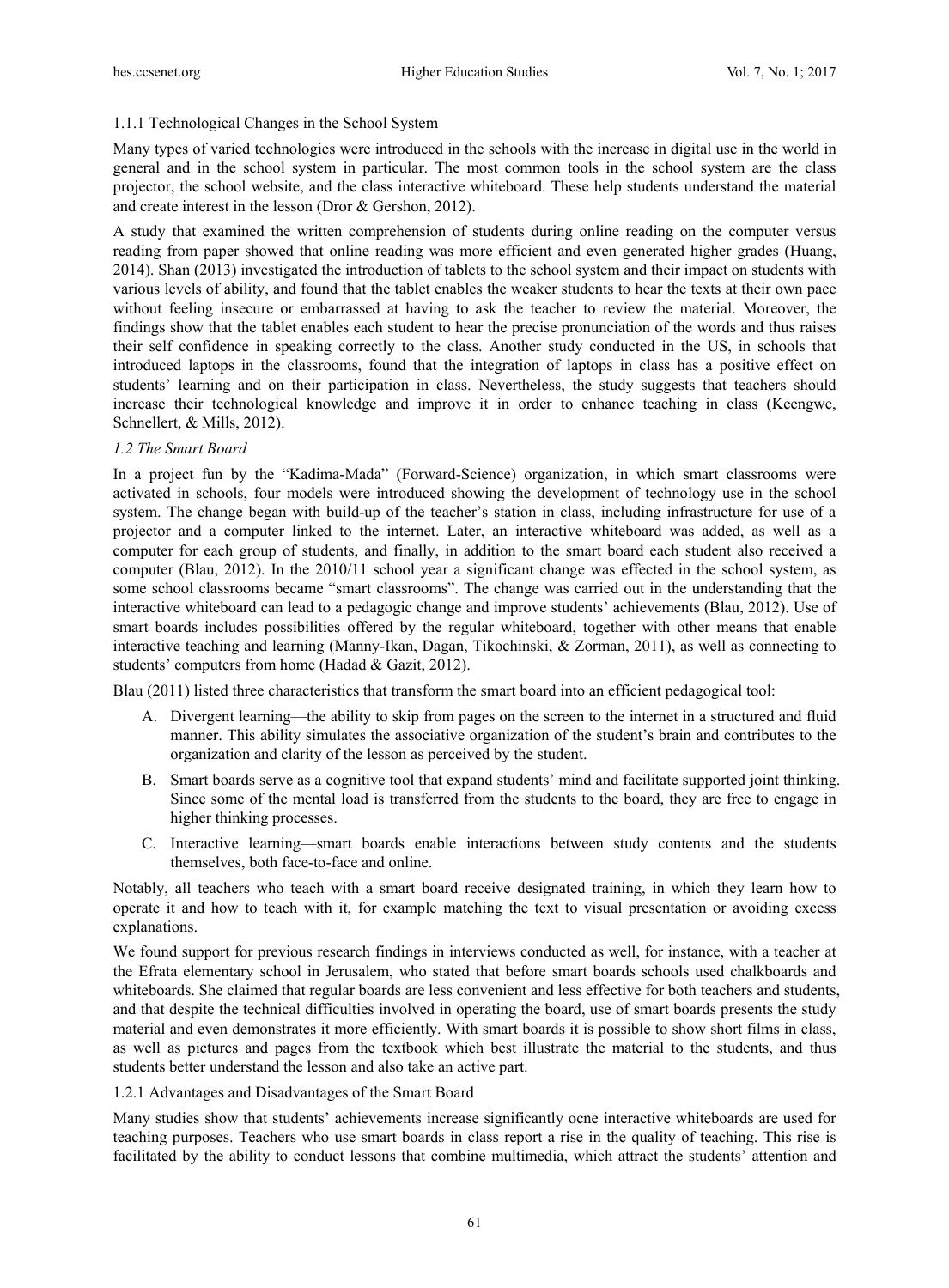imagination in creative ways. The interactive whiteboard has the advantage of adapting the manner in which the study material is conveyed to the students' personal learning style (Becker & Lee, 2009).

The major contribution of smart boards is that they afford choices on various topics, contribute to understanding the material, to developing knowledge, organizing information, self-efficacy in carrying out assignments in a friendly environment, increase the efficiency of learning at any location and contribute to it, as well as to the representation of products that generate a sense of success, pleasure, and contribute to a more creative and higher standard learning product (Dori & Kurtz, 2015).

The "Smart Project" study that integrates smart boards in teaching and learning examined six schools with the intention of exploring the effect of combining technology in pedagogy on teachers and students. The research findings indicate that smart boards contribute significantly to both parents and students, and therefore it is necessary to add smart classrooms throughout the entire school system (Manny-Ikan et al., 2011). Clark (2012) claimed that the benefit of smart boards is that teachers can save comments and explanations on the smart board, and thus record lessons for future use by students who missed class due to an absence or illness.

However although many studies show that use of smart boards improves learning and makes teaching meaningful, a study that examined the ability to solve problems and thinking skills among students in smart classrooms and students in classrooms with regular boards, found that it was the students who study in classrooms with regular boards who were better off. Students who studied in smart classrooms claimed that there were often technical problems and that the teachers were not sufficiently proficient. Nonetheless, in a questionnaire on attitudes to learning, students in the smart classrooms claimed that the smart board encourages motivation to learn, raises the level of concentration, and has a strong effect on behavior (Shuck & Kearney, 2007).

In conclusion, the disadvantages and advantages appear to be rooted in the teacher and students' use of the smart board. The efficiency of smart boards depends on wise use by the teacher, with the aim of making the material accessible for the students. Teachers must teach how to use smart boards, prepare themselves well for each lesson, and use all the aides available to them (Hadad & Gazit, 2012).

## *1.3 The Good Teaching Model*

Avni and Rotem (2013) claim that learning becomes meaningful when it has value and significance for students, matches their cognitive abilities, and shapes students' reality, personality, skills, development, and future.

Hativa (2015) reviewed the areas that reflect the nature of good teaching. Her review shows that good teaching is divided into two aspects, the cognitive-thinking aspect and the affective-feeling aspect. The cognitive-thinking aspect of good teaching includes order and organization of the lesson and also clarity and interest. Organization of the lesson is when the student follows the teacher, listens to the course of the lesson, understands what has been learned up to now and what will be learned in the next stage. The concept of clarity refers to presenting explanations that are clear and understood by the students, let them understand the subject material and apply it. Interest means maintaining the students' concentration and motivating them to learn and understand.



Figure 1. The model of good teaching (Hativa, 2015)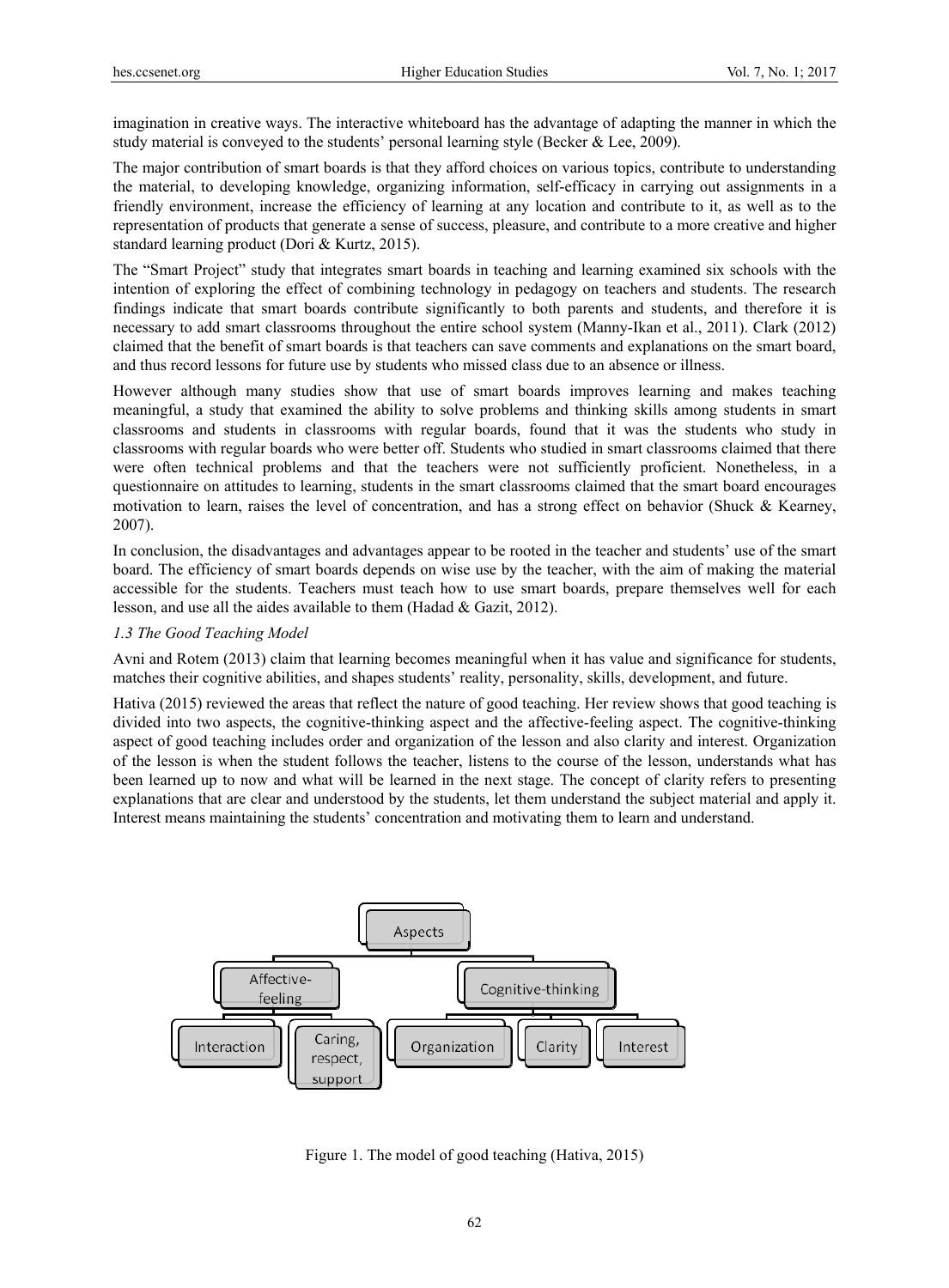In our study, we will utilize Hativa's principles on the cognitive-thinking aspect of the dimensions of good teaching, and explore whether students studying in classrooms with a smart board sense these principles during lessons. This in order to understand whether smart boards, as a means of improving teaching, indeed make classroom studies more efficient with regard to the dimensions of outstanding teaching: organization, clarity, and interest (Hativa, 2015; Dror & Gershon, 2012; Davidivitch & Yavich, 2016).

Our main goal is to examine the effectiveness of using smart boards as a mechanism of change, to explore students' evaluation of it and its effect on them, and to investigate how smart boards differ from any other board work. Additionally, we wish to examine whether the use of smart boards indeed makes learning more interesting, and whether it facilitates the classroom learning process.

In light of the literature review, our current hypotheses are:

- 1) Use of smart boards improves order and organization among elementary school students.
- 2) Use of smart boards improves the level of clarity among elementary school students.
- 3) Use of smart boards improves interest among elementary school students.
- 4) Use of smart boards improves the overall level of satisfaction among elementary school students.

#### **2. Method**

## *2.1 Research Population*

The sample included 130 elementary school students from two different schools in Jerusalem—the State Religious Tali Gilo School and the Efrata School. About half the students were in the fifth grade and half in the sixth grade, 77 boys and 53 girls. Of all the participants, 52.3% studied at Efrata and the rest at Tali-Gilo.

#### *2.2 Research Tools*

In order to evaluate the students' overall satisfaction with smart boards and the level of order and organization, clarity, and interest, the Students' Attitudes to Meaningful Learning in an Innovative Environment questionnaire (Dori & Kurtz, 2015) was administered. The original questionnaire was used online, and the current study used a printed version. The number of questions was adapted to the current hypotheses. The questionnaire includes 31 items and the students were asked to note the accuracy of the statements on a scale of 1—"not at all" to 5 "very strongly". The questions were categorized by the four criteria examined in our research hypotheses. In addition to the questionnaire for the students, personal interviews were also held with teachers at the schools who use smart boards to teach.

## *2.3 Procedure*

The questionnaire was administered at both schools. At first the students received an explanation about how to complete the questionnaire, and then they were asked to complete it voluntarily. The students' replies were statistically analyzed.

#### *2.4 Research Design*

Independent variable: 1) Gender; 2) School; 3) Grade level.

Dependent variable: 1) Order and organization; 2) Clarity; 3) Interest; 4) Overall satisfaction.

#### 2.4.1 Statistical Analysis

Based on the questionnaire data, we conducted a Pearson correlation examining the relationship between the various variables in the research hypothesis: order and organization, clarity, interest, and overall satisfaction. Gender-based differences, differences between 5th and 6th grade students, and differences between schools were also examined. We used an analysis of variance to check for the variable that had the most effect on the change that occurred upon switching to smart boards.

#### **3. Results**

In order to examine the relationship between use of smart boards and student evaluations of the dimensions of outstanding teaching (Hativa, 2015), a test was held to check Pearson correlations between the variables. Analysis of the results showed a significantly positive correlation between order and organization—and level of clarity (p<0.01). The higher students' level of order and organization the higher their clarity. Moreover, a significantly positive correlation was found between order and organization—and level of interest ( $p<0.01$ ). The higher students' level of order and organization the higher their interest. Similarly, a significantly positive correlation was found between level of clarity and level of interest  $(p<0.01)$ . The higher the interest the higher the clarity. Another significantly positive correlation was found between level of overall satisfaction and level of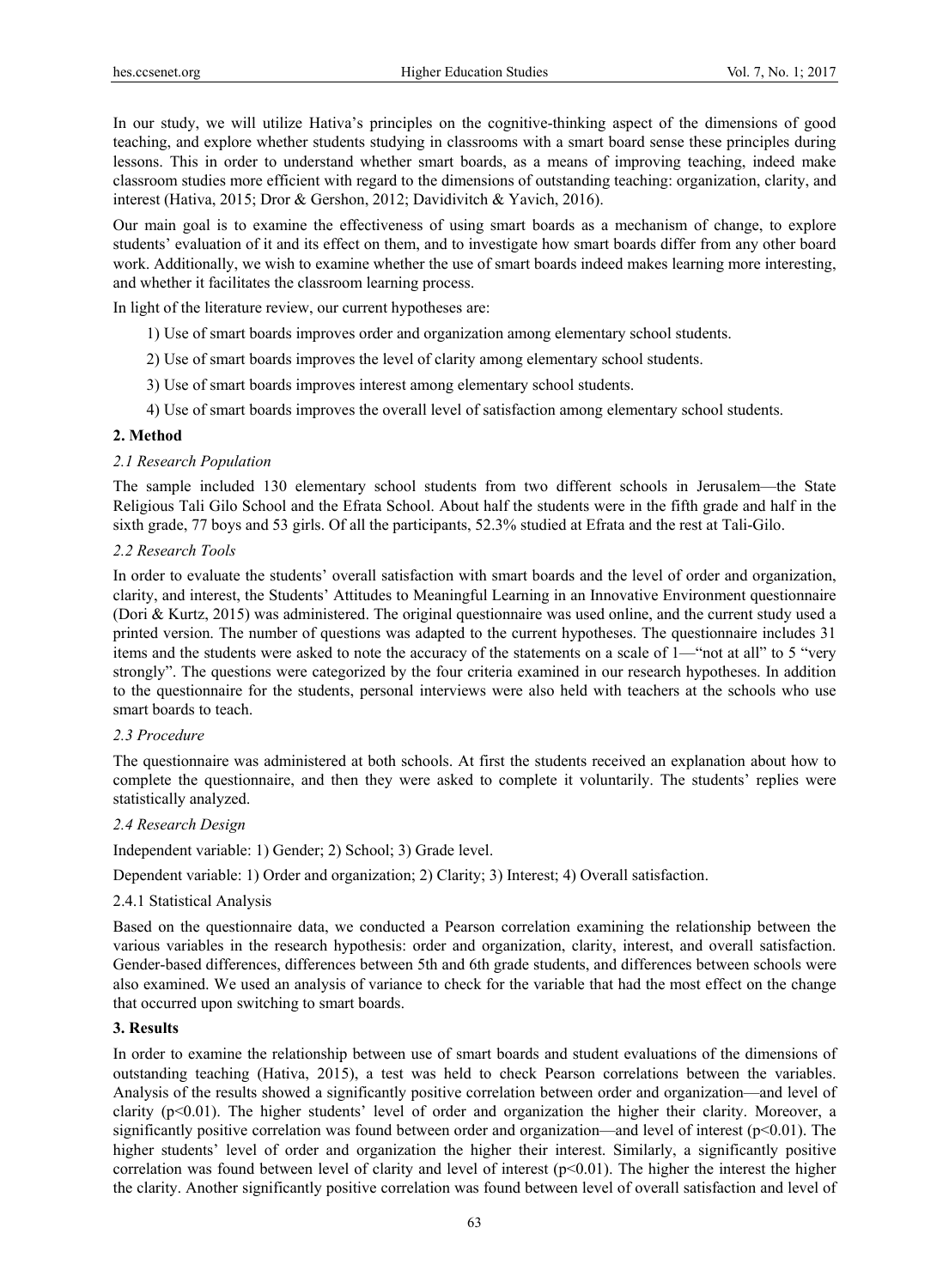order and organization ( $p<0.001$ ). The higher students' level of order and organization the higher their overall satisfaction. Moreover, a significantly positive correlation was found between the level of overall satisfaction and the level of clarity ( $p<0.01$ ). The higher the level of clarity the higher the overall satisfaction. Similarly, a significantly positive correlation was found between the level of overall satisfaction and the level of interest (p<0.01). The higher the interest the higher the overall satisfaction (see Table 1).

Table 1. Pearson correlations between the research variables for their strength, direction, and significance

|                        | Order and organization   | Level of clarity         | Level of interest        | Overall satisfaction |
|------------------------|--------------------------|--------------------------|--------------------------|----------------------|
| Order and organization | $\overline{\phantom{a}}$ |                          |                          |                      |
| Level of clarity       | $.619**$                 | $\overline{\phantom{a}}$ |                          |                      |
| Level of interest      | $.590**$                 | $.715***$                | $\overline{\phantom{a}}$ |                      |
| Overall satisfaction   | $.670^{**}$              | $.801**$                 | $.786^{**}$              |                      |

\*\*p<0.01

In order to explore which of the measures affected by smart boards showed the most improvement, a one-way analysis of variance for repeated measures was conducted. Analysis of the results indicates a significant difference between the areas of improvement that occurred as a result of using smart boards (F (2.068, 266.735)=18.074, p<0.01). Examination of the source of the differences' significance was performed using a Bonferroni post hoc test, which found that the significantly largest improvement was evident in the area of clarity. It is also possible to see that the improvement in overall satisfaction is greater than the improvement in order and organization and in level of interest. No significant difference was found between improvement in the areas of order and organization—and level of interest (see Figure 2).



Figure 2. Means of improvement in the various areas as a result of using smart boards

In order to refute alternative explanations, gender-based differences in the areas affected by smart boards were examined. A t-test for independent samples showed no significant difference between boys and girls in the level of order and organization (t (97.745)=1.412, p>0.05) or in the level of clarity ( $t_{(128)}$ =1.479, p>0.05). However, a significant gender-based difference was found in level of interest  $(t<sub>(128)</sub>=2.988, p<0.01)$ , with the level of interest higher among girls than among boys. Nonetheless, no significant difference was found between boys and girls in the level of overall satisfaction  $(t<sub>(128)</sub> = 1.228, p > 0.05)$  (see Table 2).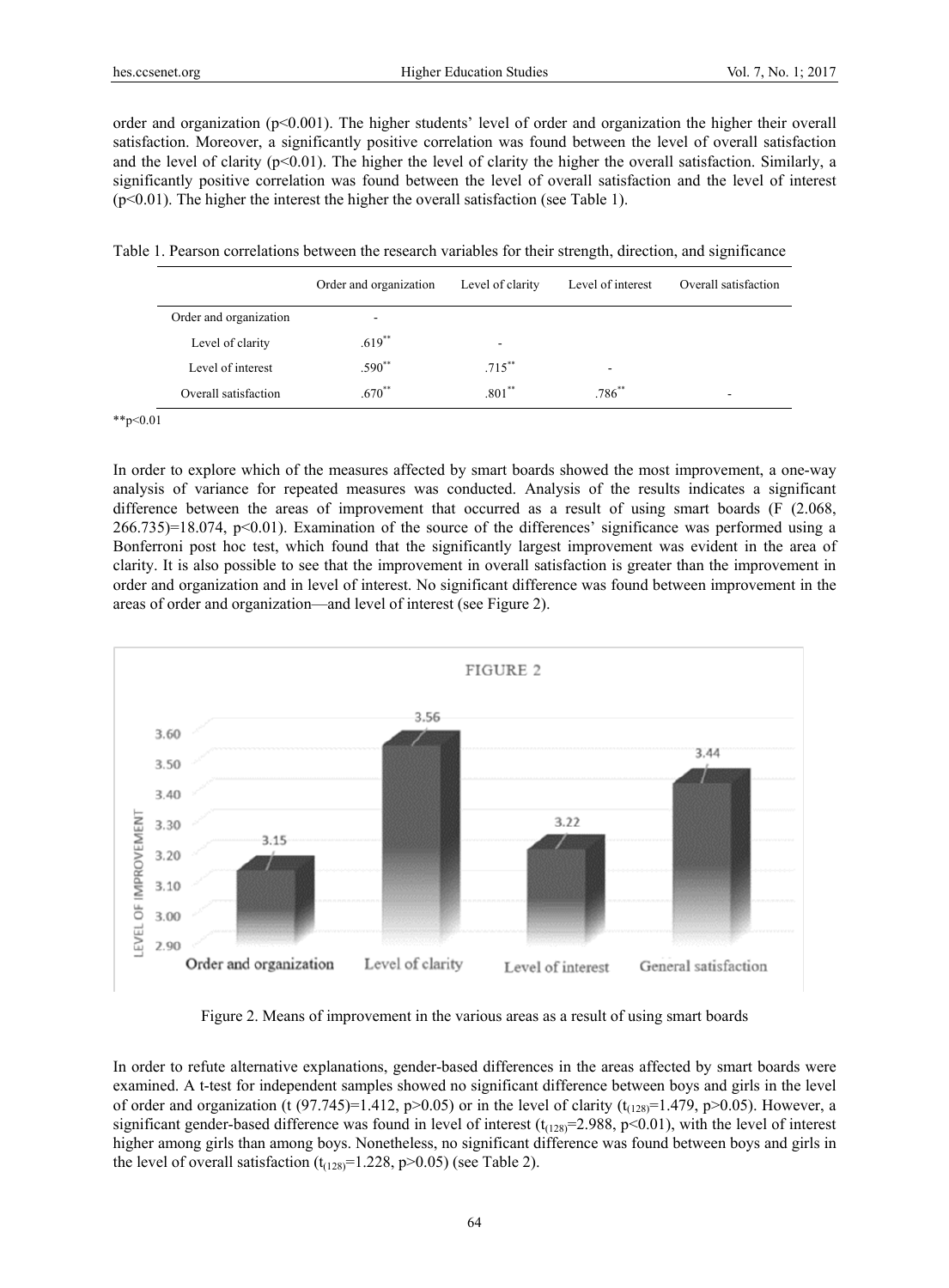|                        | <b>Boys</b> |       | <b>Boys</b> |       |
|------------------------|-------------|-------|-------------|-------|
|                        | $n = 77$    |       | $n = 78$    |       |
| Variable               | M           | SD.   | М           | SD.   |
| Order and organization | 3.032       | 1.014 | 3.321       | 1.225 |
| Level of clarity       | 3.479       | 0.738 | 3.679       | 0.789 |
| Level of interest      | 3.044       | 0.778 | 3.474       | 0.847 |
| Overall satisfaction   | 3.376       | 0.618 | 3.525       | 0.769 |

Table 2. Means and standard deviations in each area by gender

A t-test for independent samples was also held in order to examine the differences between schools in the areas affected by the smart board. The findings show no significant difference between the schools in the level of order and organization (t<sub>(128)</sub>=1.968, p>0.05), level of clarity (t<sub>(128)</sub>=0.919, p>0.05), level of interest (t<sub>(128)</sub>=0.046, p>0.05), or level of overall satisfaction  $(t_{(128)}=1.186, p>0.05)$  (see Table 3).

Table 3. Means and standard deviations in each area by school

|                        | Efrata<br>$n=62$ |       | Tali-Gilo |           |
|------------------------|------------------|-------|-----------|-----------|
|                        |                  |       | $n=68$    |           |
| Variable               | М                | SD.   | M         | <b>SD</b> |
| Order and organization | 2.952            | 1.108 | 3.331     | 1.088     |
| Level of clarity       | 3.625            | 0.791 | 3.502     | 0.737     |
| Level of interest      | 3.216            | 0.763 | 3.222     | 0.895     |
| Overall satisfaction   | 3.511            | 0.634 | 3.369     | 0.726     |

The differences between the fifth and sixth grades in the areas affected by smart boards were examined with a t-test for independent samples. Analysis of the results found no significant difference between the grades in the level of order and organization ( $t_{(128)}=0.094$ , p>0.05), level of interest ( $t_{(128)}=0.890$ , p>0.05), or level of overall satisfaction ( $t_{(128)}=0.485$ , p>0.05). The only significant difference found between the grades was in the level of clarity ( $t_{(128)}$ =2.340, p<0.05). The level of clarity among sixth graders was higher than among fifth graders (see Table 4).

Table 4. Means and standard deviations in each area by grade

 $\overline{\phantom{a}}$ 

|                        | Fifth grade<br>$n=66$ |           | Sixth grade |           |
|------------------------|-----------------------|-----------|-------------|-----------|
|                        |                       |           | $n = 64$    |           |
| Variable               | M                     | <b>SD</b> | М           | <b>SD</b> |
| Order and organization | 3.159                 | 1.259     | 3.141       | 0.941     |
| Level of clarity       | 3.409                 | 0.865     | 3.717       | 0.608     |
| Level of interest      | 3.155                 | 0.927     | 3.285       | 0.720     |
| Overall satisfaction   | 3.408                 | 0.762     | 3.466       | 0.600     |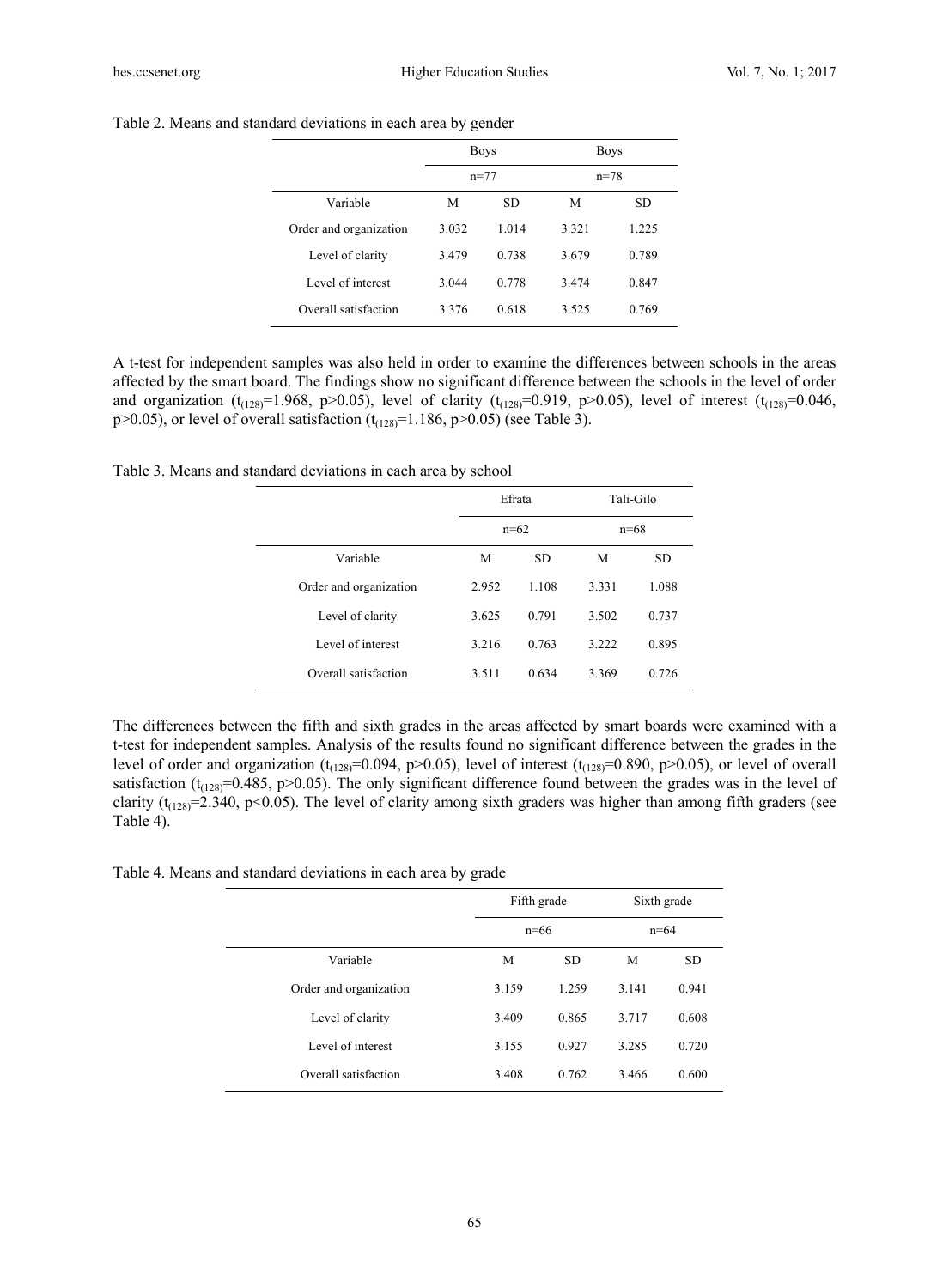## **4. Summary, Discussion, and Conclusions**

When attempting to investigate the effect of introducing smart boards as a mechanism of change in the school system, we focused on the principles presented by Hativa (2015), on the cognitive-thinking aspect of methods of good teaching. Our hypotheses, whereby use of smart boards improves order and organization, level of clarity, interest, and level of overall satisfaction among elementary school students, were derived from this aspect.

Of our four hypotheses, the second was significantly confirmed. The analysis of variance conducted indeed indicated a significant difference in the level of improvement as a result of using smart boards, but the post hoc analysis showed that a significantly meaningful improvement was only evident in the area of clarity, thus confirming the second hypothesis. In contrast, the first, third, and fourth hypotheses were refuted, as in the other areas the greatest improvement was evident in overall satisfaction.

In order to refute alternative explanations, differences in gender, grade (age), and school (religiosity) were examined. There appears to be a gender-based difference in areas affected by smart boards, such that the level of interest among girls is significantly higher than among boys. A study that examined inter-gender differences found that girls achieve greater scores on personal, social, and emotional development. They are more diligent in solving problems, concentrate better, understand what is correct and what is incorrect (Fisher, 2013).

Upon examining the differences between grades (age), analysis of the results shows a significant difference between grades in level of clarity, such that the level of clarity among sixth graders is higher than among fifth graders. It may be assumed that this difference stems from the natural maturing that occurs between the fifth and sixth grade.

The Pearson correlations examining differences between schools show that all the variables have a mutual effect. The higher the order and organization the higher the clarity and interest, and the higher the interest the higher the clarity, such that the higher the order and organization, clarity, and interest, the higher the students' overall satisfaction. This indicates that when students follow the teacher and are attentive to the course of the lesson, clearly understand what has been taught to date and what will be taught in the next stage, their level of interest will be higher.

The findings show that the level of clarity also rises with order and organization. A possible explanation is that the more the student is organized and concentrated on the lesson, the clearer the study material will be for him or her. This also leads to a positive correlation between interest and clarity, where the higher the level of interest, i.e., when the student is concentrated and interested in the study material, the higher the level of clarity. Obviously, the higher the student's order and organization, clarity, and interest, the higher his or her overall satisfaction. Hence, it seems that all four variables of order and organization, clarity, interest, and overall satisfaction, derive from each other, such that each contributes to the student's success and achievement improvement. All the above is compatible with the research literature presented in the Introduction. Many researchers have found a relationship between the introduction of technology in general and of smart boards in particular in schools, and students' level of interest.

## *4.1 Research Limitations*

First of all, the student population sampled in the study was taken in its entirety from the same geographical region, Jerusalem, and has the same religious background, which might indicate uniformity in certain aspects. Secondly, the students are elementary school students in grades 5-6. At this age, children's mental and physical maturity is not yet sufficiently developed, and therefore sometimes when asked in general about their studies they answer immaturely, not necessarily reflecting actual circumstances. The structure of the questionnaire is also problematic. The responses presented to the students included five options, and the students tended to choose the neutral answer.

Notably, the students who participated in the study had never studied with a regular whiteboard, and thus this study did not show a comparison between the types of boards, rather only an evaluation of the current state of affairs.

Another limitation is the generation gap between the senior teachers, novice teachers, and students. Almog and Almog (2016) described the post-Sabra generation designated "Generation Y". This is the first generation to be born into a computerized world, affecting their manners of thinking and life style. The digital language is their first language, versus the older generation (Generation X) defined as "digital immigrants", as they acquired the technology over time. The children born to Generation Y are designated "Generation Z" and their features are essentially similar. The definition of this generation can illuminate how smart boards are accepted in the schools by senior teachers (Generation X) who were technically challenged in accepting the technological change, the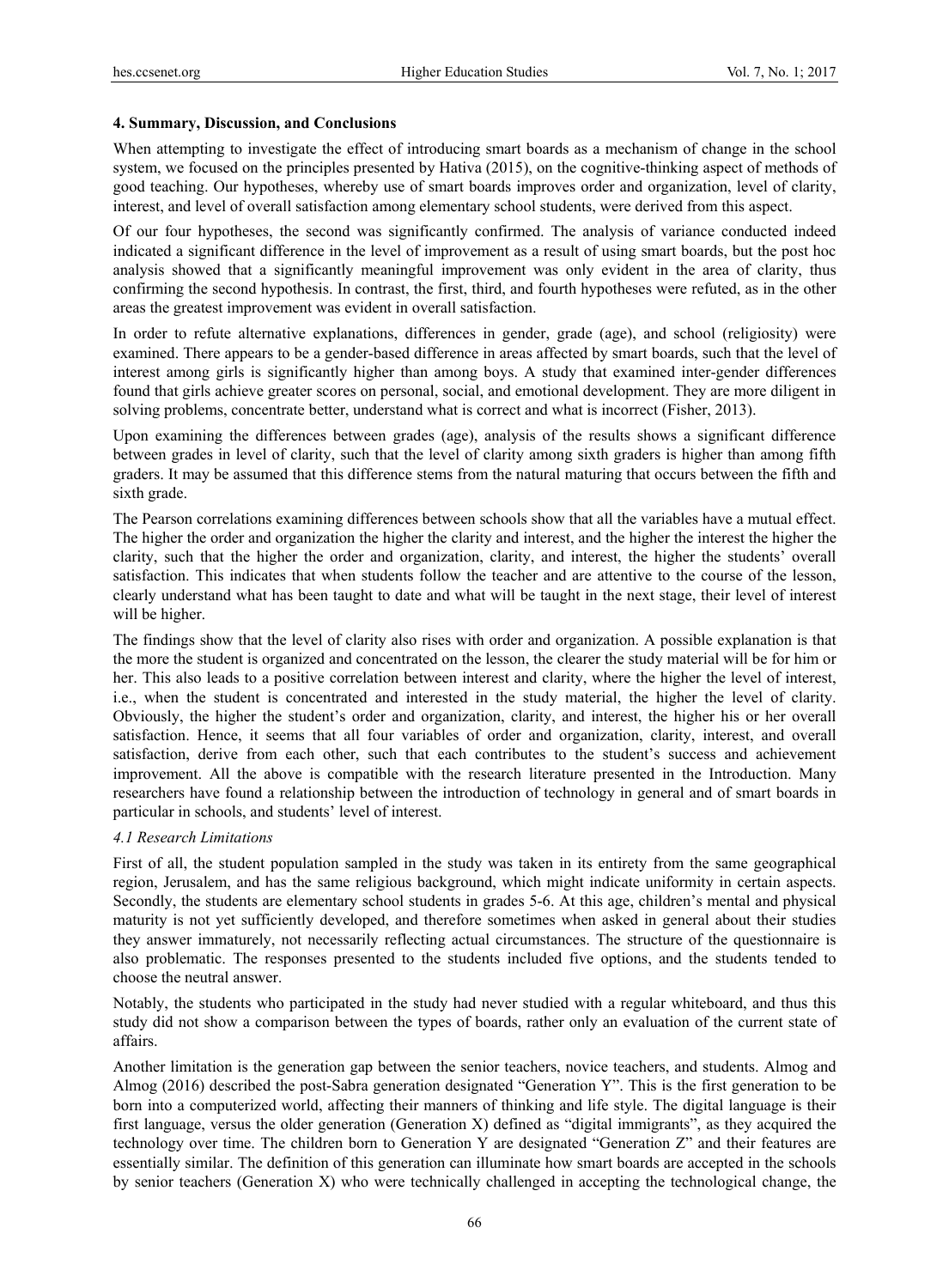young teachers (Generation Y) who were capable of dealing with smart boards and could use them properly, and the students (Generation Z) for whom it came naturally, as they were born into the digital world and thus their appreciation cannot be perceived as a significant touchstone. This generation was born into a technologically developed world, and a change such as smart boards, which to many seems far-reaching, appears to the young generation a natural and integral part of daily life.

#### *4.2 Benefits of the Study*

The research subject is a rich topic with extensive research literature that takes the researcher to many regions of knowledge and varied and interesting issues. Another benefit is the focus on two schools from the same city, in the same ages and from the same religious background. This relative homogeneity facilitated a clearer evaluation of the students' satisfaction with the change implemented by introduction of smart boards, without being confounded by additional interfering variables.

This study might contribute significantly to key figures in the school system in general and to teachers who use smart boards to teach in particular, as the study presents the various areas in which students feel an improvement and those in which the improvement is less conspicuous. The findings can contribute to helping the change lead to greater improvement in all areas investigated in our study.

Further research suggested is to sample high school students who studied with a regular whiteboard in the past and now use a smart board, and thus compare the different board-based study methods. Such a study will enable key figures in the school system in general, and teachers in particular, to see the cost and benefit of the change that occurred with the introduction of smart boards, unlike our study which offers only an evaluation.

In conclusion, we would like to note that we learned a lot about the change that occurred with the introduction of technology and of smart boards to the school system. We were given the opportunity to enter schools that use smart boards, to see the work that is being done from up close, and thus to increase awareness of the change that is taking place.

#### **Acknowledgements**

The authors wish to thank Hagit Zion and Mirit Leichter, undergraduate students of social sciences at Ariel University, for their assistance in data collection for this study.

#### **References**

- Almog, O., & Almog, T. (2016). *The Y-generation as though there is no tomorrow*. Ben Shemen: Modan. [in Hebrew]
- Anderson, R. E., & Dexter, S. (2005). School technology leadership: An empirical investigation of prevalence and effect. *Educational Administration Quarterly*, *41*(1), 49-82. https://doi.org/10.1177/0013161X04269517
- Avni, I., & Rotem, A. (2013). *Significant learning 2020—Technology shapes meaning*. Retrieved from http://ianethics.com/wpcontent/uploads/2013/09/deeper-learning-2020-AI-.pdf
- Becker, C., & Lee, M. (2009). *The interactive whiteboard revolution: Teaching with IWBs*. Victoria, Australia: ACER Press.
- Blau, I. (2011). Being a smart teacher in a "smart classroom": Assessing teacher professional development for incorporating Interactive White Boards at schools. *Learning in the Technological Era*, 63-74.
- Blau, I. (2012). The quiet revolution: Interactive whiteboards in school as the foundation for an innovative pedagogy in the 21st century. In *Ma'of Uma'aseh* (pp. 139-156). Achva College. [in Hebrew]
- Clark, D. (2012). *Interactive whiteboard or souped-up blackboard*? Retrieved December 15, 2015, from http://donaldclarkplanb.blogspot.co.uk/2012/10/interactive-whiteboard-or-souped-up.html
- Davidivitch, N., & Yavich, R. (2016). Who Needs Parent-teacher Meetings in the Technological Era? *International Journal of Higher Education*, *6*(1), 153-162.
- Dori, S., & Kurtz, G. (2015). *Student's perceptions meaningful learning via ICT*. Paper presented at the 2015 Chais Annual Meeting, Open University, Raanana.
- Dror, Y., & Gershon, S. (2012). *Learning with technology, survey among Israeli youth on technology-integrated learning and teaching*. College of Management. Retrieved from https://www.colman.ac.il/lecturer [in Hebrew]